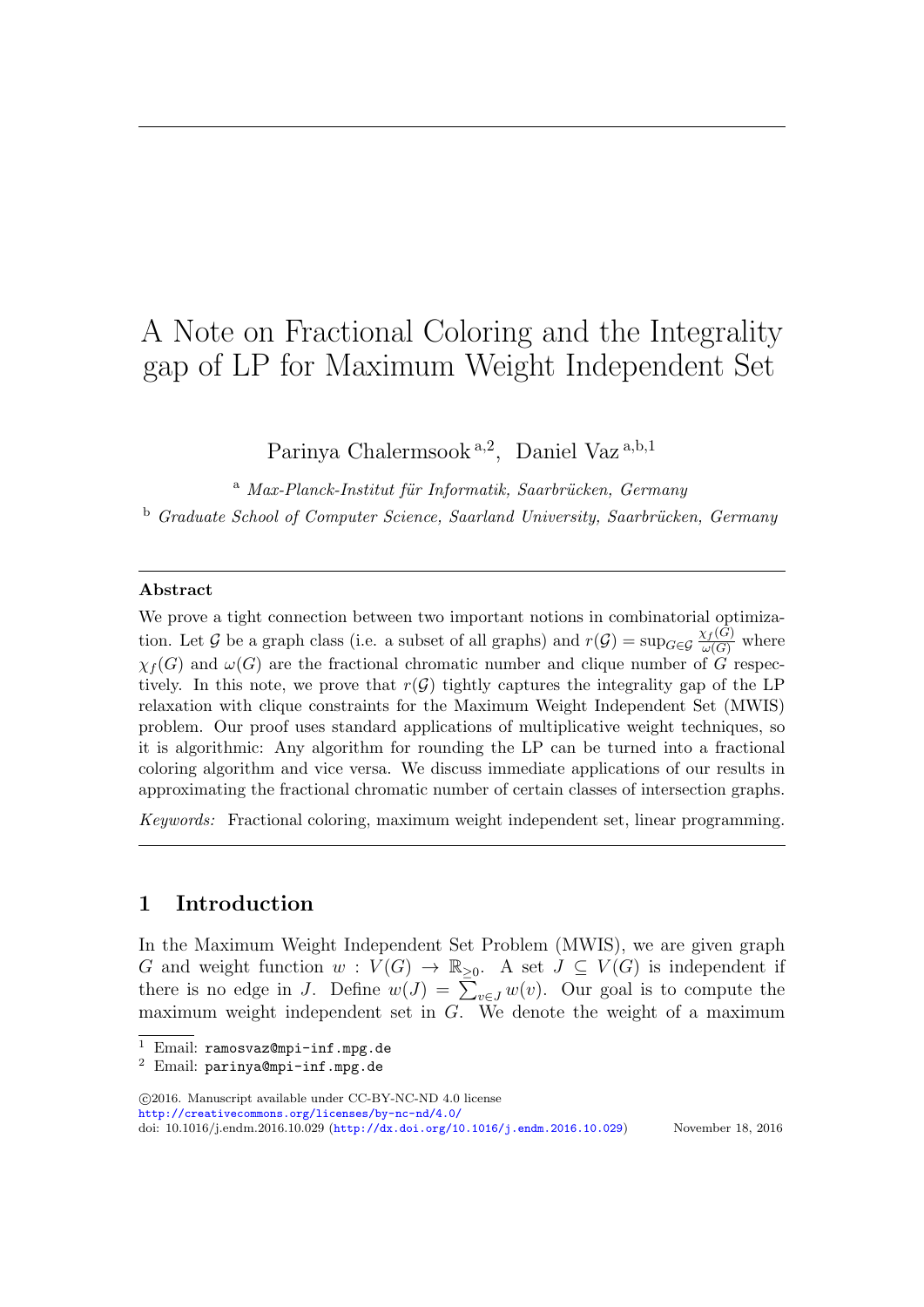weight independent set by  $\alpha(G, w)$ . This problem is cornerstone in combinatorial optimization and has been extensively studied.

We consider the LP relaxation with clique constraints for MWIS. For each vertex  $v \in V$ , there is a variable  $x_v$  indicating whether vertex v is included.

$$
\text{(LP)} \max \sum_{v \in V(G)} w(v) x_v
$$
\n
$$
\text{s.t.} \sum_{v \in C} x_v \le 1 \text{ for each clique } C \text{ in graph } G
$$

In general, the number of cliques can be exponentially large, but for restricted graph classes (e.g. intersection graphs of rectangles in higher dimensional boxes [\[4](#page-3-0)[,3\]](#page-3-1)), there is only a polynomial number of maximal cliques. Moreover, it is known that all clique constraints are implied by the canonical SDP relaxation of MWIS, as well as the Lovasz theta function  $[6]$ . The main question of our interest is:

How good is  $(LP)$  in approximating the maximum-weight independent set?

For each G and weight function w, define  $\mathsf{LP}(G, w)$  as the value of an optimal solution for the above LP. The integrality gap  $\textsf{gap}(G, w)$  is the ratio  $\frac{\textsf{LP}(G, w)}{\alpha(G, w)}$ .

In this note, we show a tight connection between the integrality gap of (LP) and the fractional chromatic number of a graph. A valid fractional coloring for G is a function  $\sigma : 2^{V(G)} \to [0,1]$  such that (i) the support of  $\sigma$  contains only independent sets, and (ii) for each  $v \in V(G)$ , we have  $\sum_{I: v \in I} \sigma(I) \geq 1$ . The fractional chromatic number  $\chi_f(G)$  is defined as the minimum real number k such that there exists a valid fractional coloring  $\sigma$ ,  $\sum_I \sigma(I) \leq k$ .

For any graph  $G$ , a *clique replacement operation* on  $v$  is performed by creating graph  $G': V(G') = (V(G) \setminus v) \cup \{v_1, \ldots, v_\ell\}$  and  $E(G') = E(G \setminus v) \cup \{v_i u : vu \in$  $E(G)$   $\cup$   $\{v_i v_j : i, j \in [\ell]\}.$  In words, this operation replaces vertex v with a clique  $K_{\ell}$ . Let G be a class of graphs. We say that G is closed under clique replacement if for any  $G \in \mathcal{G}$ , a clique replacement operation at v gives us  $G' \in \mathcal{G}$ . Many natural graph classes are closed under clique replacement, e.g., interval graphs, d-dimensional box graphs, disk graphs, and perfect graphs.

**Theorem 1.1** Let  $\mathcal G$  be any class of graphs that is closed under clique replacement. The following statements hold:

- Suppose that, for any n-vertex graph  $G \in \mathcal{G}$ , we have  $\chi_f(G) \leq \gamma(n) \omega(G)$ . Then, for any  $G \in \mathcal{G}$  and any weight function w, we have  $\mathsf{LP}(G, w) \leq \gamma(N) \alpha(G, w)$  for some N. Moreover, given a fractional coloring with polynomial support, there is a  $(1+\epsilon)\gamma(N)$  approximation for MWIS via rounding (LP), for  $N = O(n^2/\epsilon)$ .
- Assume  $\mathsf{LP}(G, w) \leq \gamma(n)\alpha(G, w)$  for all w. Then we have  $\chi_f(G) \leq \gamma(n)\omega(G)$ . Moreover, given a polynomial-time  $\gamma(n)$ -approximation LP rounding algorithm for MWIS, we can efficiently compute a fractional coloring using at most  $(1 +$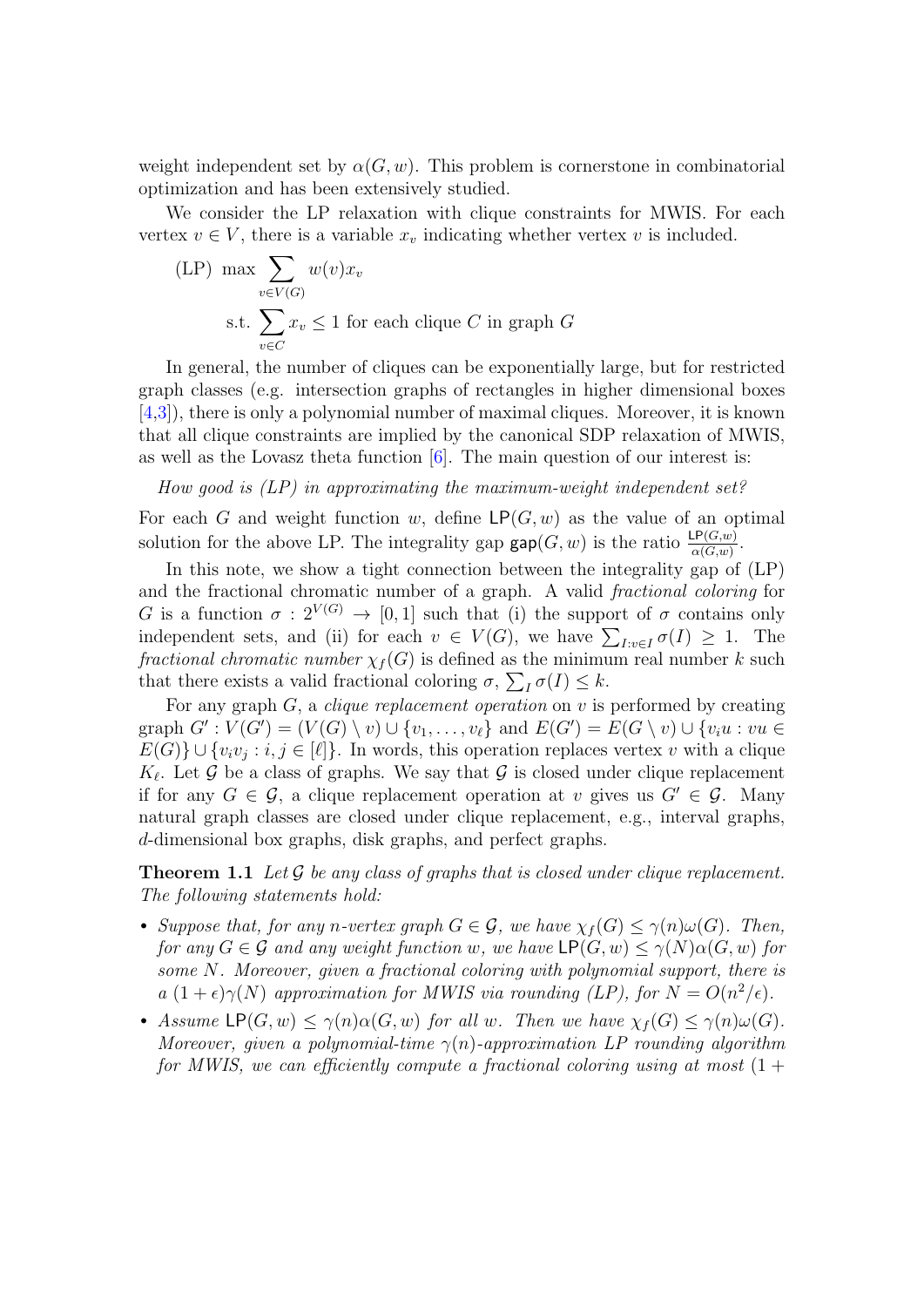$\epsilon$ ) $\gamma(n)\omega(G)$  colors for any  $\epsilon > 0$ .

The gap between  $\chi(G)$  and  $\omega(G)$  has received a lot of attention in the context of intersection graphs. In particular, many old problems in mathematics are related to  $\chi$ -boundedness<sup>[3](#page-2-0)</sup> of intersection graphs (see for instance [\[2](#page-3-3)[,5\]](#page-3-4) and references therein). We hope that this work will encourage the study of  $\chi_f(G)/\omega(G)$ . Our results have many immediate applications, giving both new algorithmic and integrality gap results. Due to the space limit, we omit the applications.

## 2 The Equivalence

**Fractional Coloring**  $\implies$  **LP Gap:** Consider any graph  $G = (V, E), n = |V|$ , and  $G \in \mathcal{G}$ . We will show that  $\alpha(G, w) \geq \mathsf{LP}(G, w)/\gamma(n)$ .

Let x be an optimal LP solution for (LP). First, assume that  $x<sub>v</sub>$  is in an integral multiple of  $1/q$  for some integers q. By standard LP theory, this is possible. Let  $x_v = q_v/q$ . We create a graph G' from G as follows: For each vertex  $v \in V(G)$ , perform a clique replacement operation on v by replacing v with a clique  $X_v$  of size  $q_v$ . Observe that  $\omega(G') \leq q$ : Let C' be a clique in G'. Consider the set  $C = \{v \in V(G) : X_v \cap C' \neq \emptyset\}$ . The LP constraint guarantees that  $\sum_{v \in C} x_v \leq 1$ and therefore  $|C'| \leq \sum_{v \in C} |X_v| = \sum_{v \in C} q_v \leq q$ .

Since G is closed under clique replacement operation, we have  $G' \in \mathcal{G}$  and that  $\chi_f(G') \leq \gamma(N)q$ . Let  $\sigma$  be an optimal fractional coloring of G'. We sample an independent set J where each  $J \subseteq V(G')$  is sampled with probability  $\sigma(J)/\chi_f(G)$ . Therefore, each vertex  $v \in V(G')$  is sampled with probability  $\sum_{I:v\in I}\sigma(I) \geq$  $1/\chi_f(G')$ . So we get an independent set  $J: \mathbb{E}[w(J)] = \sum_{v \in V(G')} w(v) P r[v \in J] \geq$ 1  $\frac{1}{\chi_f(G')}\sum_{v\in V(G')}w(v)$ . This is at least  $\frac{1}{\gamma(N)q}\sum_{v\in V(G)}w(v)q_v = \textsf{LP}(G,w)/\gamma(N)$ .

This concludes the proof. Remark that  $N$  can be very large compared to  $n$ , but this does not affect the ratio if  $\gamma$  is a constant function. If  $\gamma$  is not a constant function, we can reduce the value of N to  $O(n^2/\epsilon)$ , while preserving the ratio within a factor of  $(1 + \epsilon)$ . The proof is omitted, due to space limitation.

LP Gap  $\implies$  Coloring: Let G be a graph on n vertices. If  $\textsf{gap}(G, w) \leq \gamma(n)$  for all weight vectors w, then  $\chi_f(G) \leq \gamma(n)\omega(G)$ . Moreover, we show how to compute a fractional coloring using at most  $(1 + \epsilon)\gamma(n)\omega(G)$  colors for any  $\epsilon > 0$ .

The following linear constraints check whether the graph is  $1/\eta$ -colorable.

(P) 
$$
\sum_{I:v \in I} \sigma(I) \ge \eta \text{ for all } v \in V(G)
$$

$$
\sum_{I} \sigma(I) \le 1
$$

<span id="page-2-0"></span><sup>3</sup> A graph is *χ*-bounded if  $\chi(G) \leq f(\omega(G))$  for some function f.